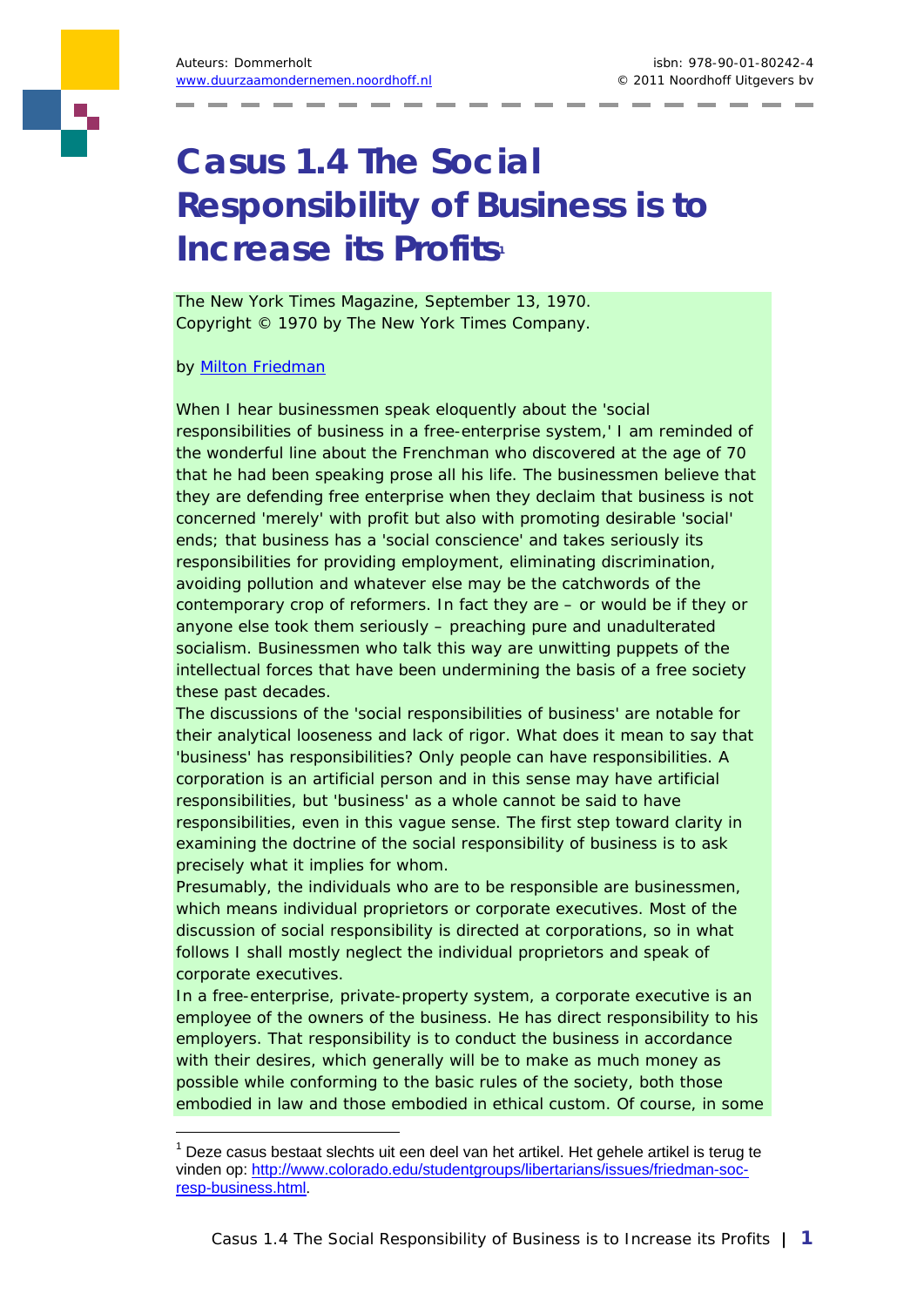cases his employers may have a different objective. A group of persons might establish a corporation for an eleemosynary purpose – for example, a hospital or a school. The manager of such a corporation will not have money profit as his objective but the rendering of certain services. In either case, the key point is that, in his capacity as a corporate executive, the manager is the agent of the individuals who own the corporation or establish the eleemosynary institution, and his primary responsibility is to them.

Needless to say, this does not mean that it is easy to judge how well he is performing his task. But at least the criterion of performance is straightforward, and the persons among whom a voluntary contractual arrangement exists are clearly defined.

Of course, the corporate executive is also a person in his own right. As a person, he may have many other responsibilities that he recognizes or assumes voluntarily – to his family, his conscience, his feelings of charity, his church, his clubs, his city, his country. He may feel impelled by these responsibilities to devote part of his income to causes he regards as worthy, to refuse to work for particular corporations, even to leave his job, for example, to join his country's armed forces. If we wish, we may refer to some of these responsibilities as 'social responsibilities.' But in these respects he is acting as a principal, not an agent; he is spending his own money or time or energy, not the money of his employers or the time or energy he has contracted to devote to their purposes. If these are 'social responsibilities,' they are the social responsibilities of individuals, not of business.

What does it mean to say that the corporate executive has a 'social responsibility' in his capacity as businessman? If this statement is not pure rhetoric, it must mean that he is to act in some way that is not in the interest of his employers. For example, that he is to refrain from increasing the price of the product in order to contribute to the social objective of preventing inflation, even though a price increase would be in the best interests of the corporation. Or that he is to make expenditures on reducing pollution beyond the amount that is in the best interests of the corporation or that is required by law in order to contribute to the social objective of improving the environment. Or that, at the expense of corporate profits, he is to hire 'hardcore' unemployed instead of better qualified available workmen to contribute to the social objective of reducing poverty.

In each of these cases, the corporate executive would be spending someone else's money for a general social interest. Insofar as his actions in accord with his 'social responsibility' reduce returns to stockholders, he is spending their money. Insofar as his actions raise the price to customers, he is spending the customers' money. Insofar as his actions lower the wages of some employees, he is spending their money.

The stockholders or the customers or the employees could separately spend their own money on the particular action if they wished to do so. The executive is exercising a distinct 'social responsibility,' rather than serving as an agent of the stockholders or the customers or the employees, only if he spends the money in a different way than they would have spent it.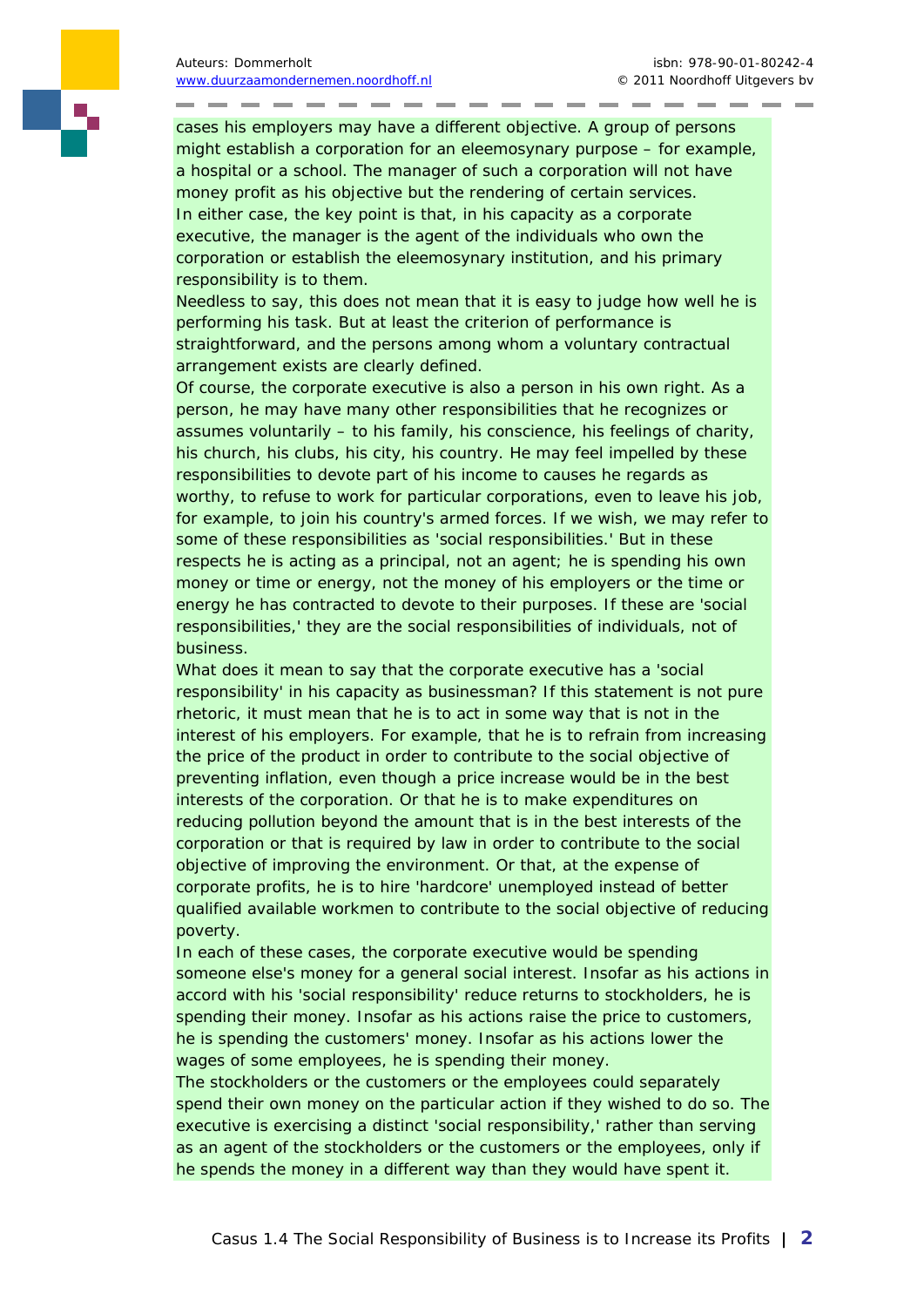But if he does this, he is in effect imposing taxes, on the one hand, and deciding how the tax proceeds shall be spent, on the other (...) Of course, in practice the doctrine of social responsibility is frequently a cloak for actions that are justified on other grounds rather than a reason for those actions.

To illustrate, it may well be in the long run interest of a corporation that is a major employer in a small community to devote resources to providing amenities to that community or to improving its government. That may make it easier to attract desirable employees, it may reduce the wage bill or lessen losses from pilferage and sabotage or have other worthwhile effects. Or it may be that, given the laws about the deductibility of corporate charitable contributions, the stockholders can contribute more to charities they favor by having the corporation make the gift than by doing it themselves, since they can in that way contribute an amount that would otherwise have been paid as corporate taxes.

In each of these – and many similar – cases, there is a strong temptation to rationalize these actions as an exercise of 'social responsibility.' In the present climate of opinion, with its wide spread aversion to 'capitalism,' 'profits,' the 'soulless corporation' and so on, this is one way for a corporation to generate goodwill as a by-product of expenditures that are entirely justified in its own self-interest.

It would be inconsistent of me to call on corporate executives to refrain from this hypocritical window-dressing because it harms the foundations of a free society. That would be to call on them to exercise a 'social responsibility'! If our institutions, and the attitudes of the public make it in their self-interest to cloak their actions in this way, I cannot summon much indignation to denounce them. At the same time, I can express admiration for those individual proprietors or owners of closely held corporations or stockholders of more broadly held corporations who disdain such tactics as approaching fraud (...)

Voorgaand artikel deed en doet nog steeds veel stof opwaaien. Het heeft vooral te maken met de kijk van Milton Friedman op de sociale verantwoordelijkheden van bedrijven en het polemiserende karakter van het artikel.

- **1** Wie was Milton Friedman?
- **2** Geef de weer wat, volgens Friedman, de sociale verantwoordelijkheden van bedrijven zijn.
- **3** Waaruit bestaan volgens de Carroll maatschappelijk verantwoordelijkheden van bedrijven en hoe kunnen die worden omschreven?
- **4** De definitie van Carroll dateert al van 1979. Toch wordt deze nog veel gebruikt en geciteerd in boeken en (wetenschappelijke) artikelen. Geef aan wat de verschillen en overeenkomsten zijn tussen de Friedman en Carroll met betrekking tot de maatschappelijke verantwoordelijkheden van bedrijven.